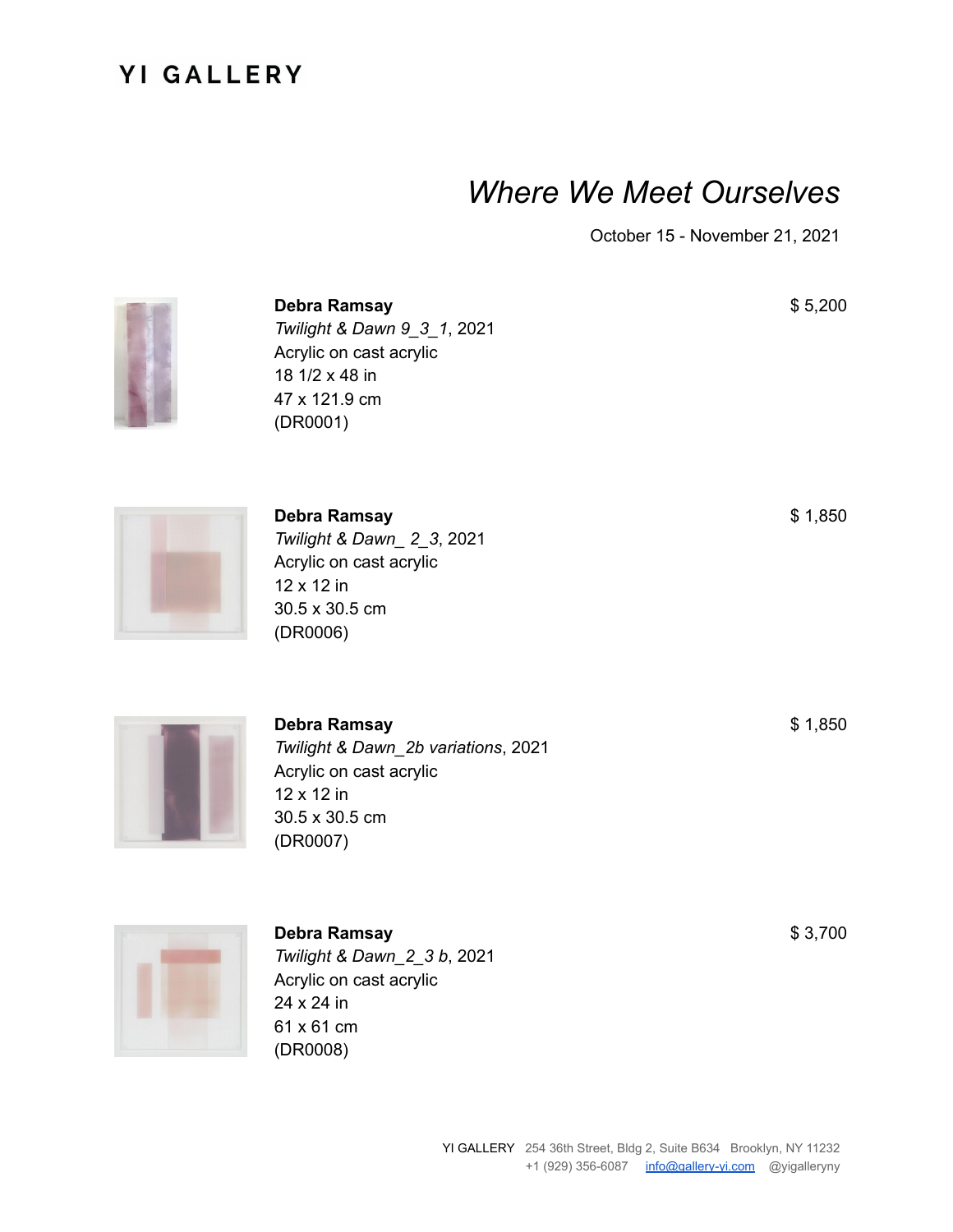

**Debra Ramsay** *Twilight & Dawn 9 3:1*, 2021 Acrylic on cast acrylic 12 x 12 in 30.5 x 30.5 cm (DR0003)



**Debra Ramsay** *Simply Twilight & Dawn*, 2021 Acrylic on cast acrylic 12 x 12 in 30.5 x 30.5 cm (DR0004)



**Debra Ramsay** *Twilight & Dawn\_ 6\_17*, 2021 Acrylic on cast acrylic 12 x 12 in 30.5 x 30.5 cm (DR0005)



**Debra Ramsay** *Twilight and Dawn 4\_9 3\_1*, 2021 Acrylic on cast acrylic 12 x 12 in 30.5 x 30.5 cm (DR0002)

\$ 1,850

\$ 1,850

\$ 1,850

\$ 1,850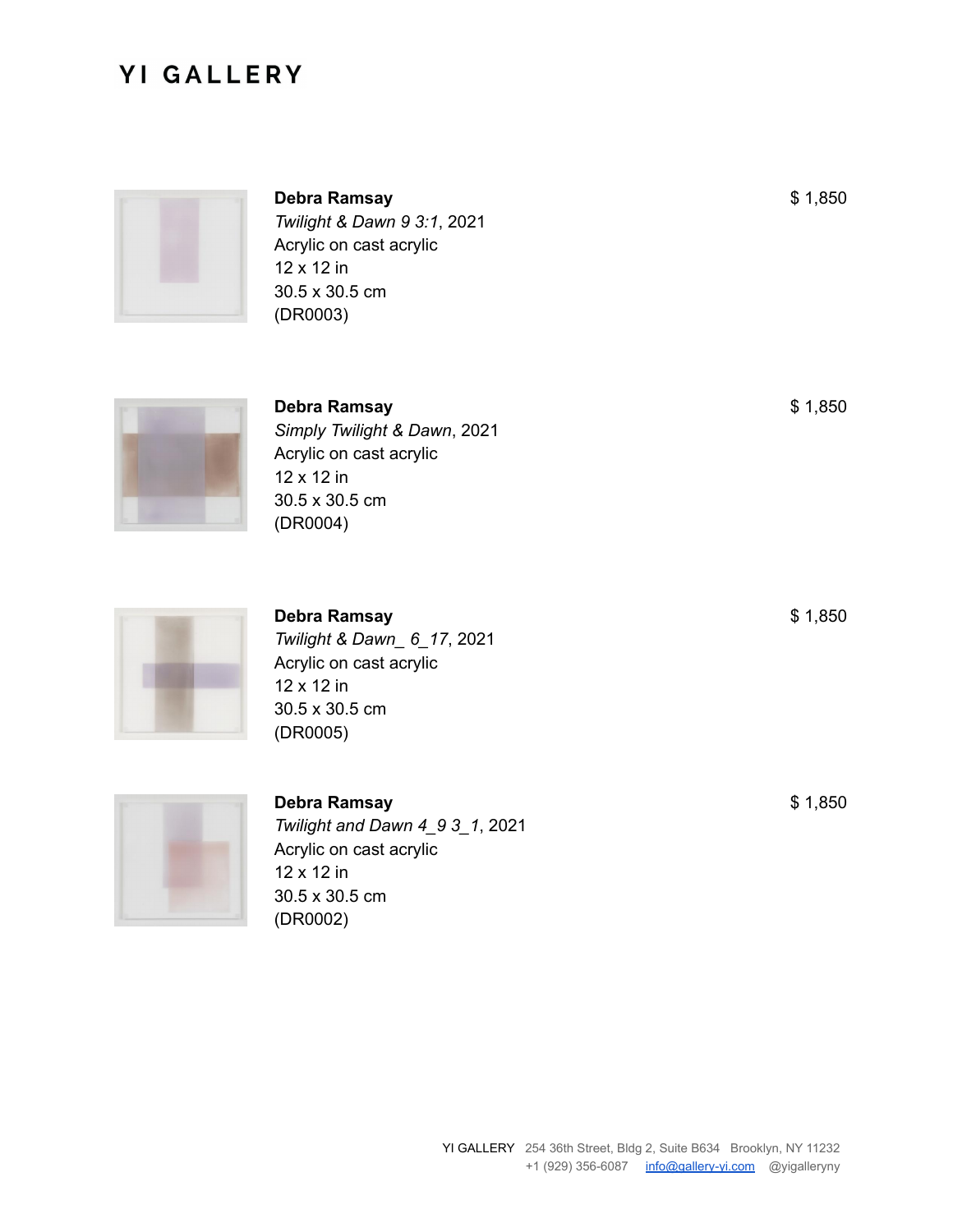

**GJ Kimsunken** *Figuration 21. 15*, 2021 Oil on canvas 48 3/100 x 36 11/50 in 122 x 92 cm (GK0032)



**GJ Kimsunken** *Figuration 19. 7*, 2019 Oil on canvas 43 1/4 x 35 3/8 in 110 x 90 cm (GK0022)



**GJ Kimsunken** *Figuration 21. 2*, 2021 Oil on canvas 24 1/50 x 12 1/5 in 61 x 31 cm (GK0033)



#### **GJ Kimsunken** *Figuration 21. 13*, 2021 Oil on canvas 19 69/100 x 15 3/4 in 50 x 40 cm (GK0034)

\$ 4,500

\$ 2,500

\$ 1,500

\$ 1,500